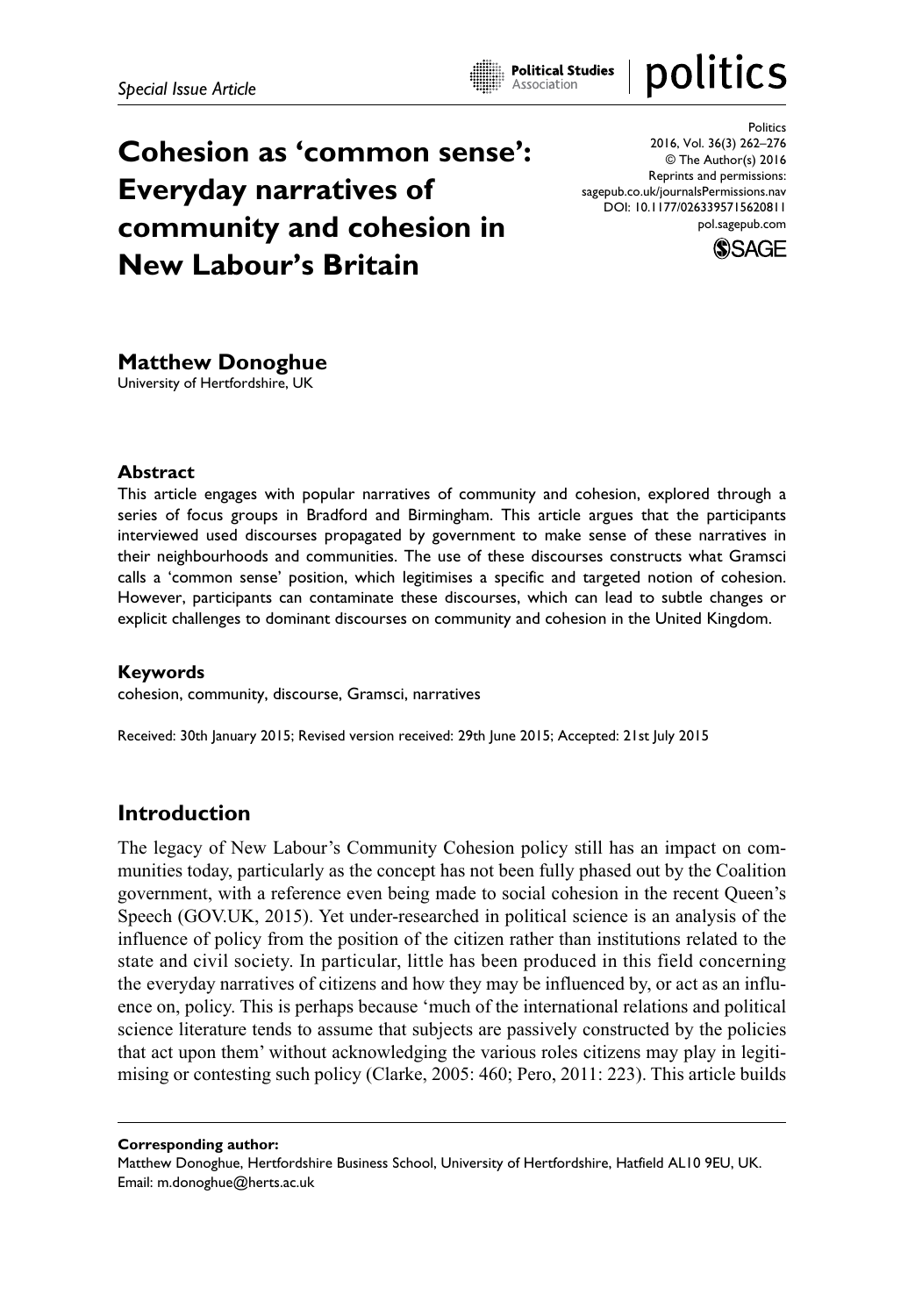upon a growing body of literature that attempts to rectify this oversight. It contributes to debates on the importance of language in policy and politics, investigating its influence on citizens and their communities.

This article uses New Labour's development of Community Cohesion policy as a case study, exploring how the concepts of community and cohesion are internalised, legitimised and contested by different communities, through a series of focus groups conducted in Bradford and Birmingham in 2012. It draws upon a previous critical discourse analysis (CDA) of New Labour's Community Cohesion and Welfare reform policy (Donoghue, 2013, 2014). Employing a CDA of focus group participants' narratives, which explores how 'social power abuse, dominance and inequality are enacted, reproduced and resisted by text and talk' (Van Dijk, 2004: 352), this article argues that these discourses may be reproduced by citizens to form what Gramsci calls a 'common sense' position. This position revolves around specific understandings of the role of community and cohesion in UK society. However, these discourses are open to contamination, giving citizens the potential to challenge the discourses.

This article adds to debates within political science and policy studies through increasing the visibility and agency of citizens in the business of policy making as well as contributing to debates concerned with understanding the role of governance within communities (e.g. Rose, 1996) through everyday narratives. It draws on debates in policy anthropology, bolstering the notion that 'policies are not simply external, generalised or constraining forces, nor are they confined to texts. Rather, they are productive, performative and continually contested' (Shore and Wright, 2011: 1). It also illuminates a number of implications regarding Gramsci's work in policy and politics, but, in particular, the utility of a Gramscian approach in exploring the positioning and agency of citizens in relation to policy making and community governance.

This article is divided into a number of sections. First, it provides some background on New Labour's development of Community Cohesion policy and the associated narratives of community and cohesion. Second, it provides a theoretical framework for discursively analysing citizens' everyday narratives on community and cohesion. In particular, it discusses the elements of discourse and discourse analysis and how these elements can be organised using a Gramscian analytical frame. Third, it sets out the methodological approach of the study, providing information on the background of and access to participants as well as the methods used. Fourth, the article discusses and analyses the focus group data. Finally, the article concludes.

## **Background: new labour and community cohesion**

Although (social) cohesion as a concept is neither new to academia nor policy, community cohesion is a relatively new development. It was devised as a specific response to unrest in northern towns in 2001 (Bagguley and Hussain, 2008; Cheong et al., 2007; Clarke, 2001; Hussain and Bagguley, 2005; Kalra, 2003; McGhee, 2003, 2008, 2010; Phillips et al., 2008; Richie, 2001), which was reported to be some of the worst in the United Kingdom's modern history (BBC, 2001; Harris, 2001). It was popularly conceived as 'the violence of communities fragmented by colour lines, class lines, and police lines. It was the violence of hopelessness' (Kundnani, 2007: 105). Community cohesion's goals were mainstreamed, embedding cohesion within existing policy structures, lessening the need for a sustained stand-alone policy framework. A newly formed sub-group of the Office of the Deputy Prime Minister (ODPM), concerned with communities and local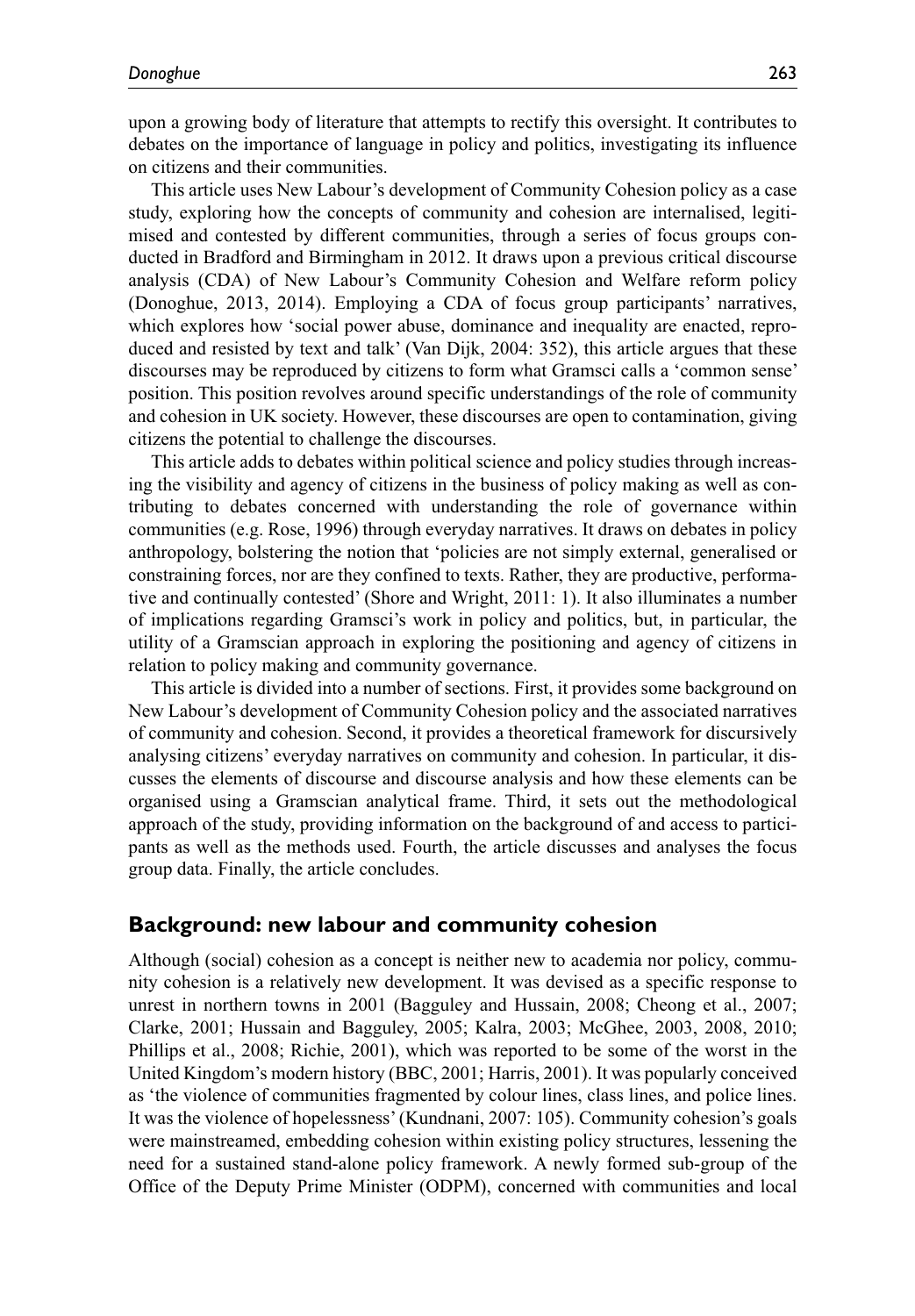government, was set up in 2001, taking responsibility for the development of community cohesion. In 2006, this became the Department for Communities and Local Government (DCLG), subsuming the responsibilities of the ODPM.

The government was quick to proclaim that the riots were caused by (ethnic) communities not mixing with one another, leading to mutual mistrust. The Denham Report stated that '[w]e cannot claim to be a truly multi-cultural society if the various communities within it live, as Cantle puts it, a series of parallel lives which do not touch at any point' (Home Office, 2001a: 13). The Cantle Report, the first report on the riots, was 'particularly struck by the depth of polarisation in our towns and cities', remarking that it was 'little wonder that the ignorance about each other's communities can easily grow into fear' (Home Office, 2001b: 9). These ideas were developed further by Cantle (2008), not only retaining a focus on developing trust and tolerance through communication but also highlighting the need for improved systems of governance that can cope with a new citizenry that think and act beyond the 'traditional outlooks and confines' associated with the nation state (Cantle, 2012: 2). A central recommendation of the Cantle and Denham reports involved developing localised problem-solving with the communities themselves. Central government was to 'support local community solutions, rather than impose them from the outside' (Home Office, 2001a: iii).

Although social exclusion was the concept of choice to explain social division at the beginning of New Labour's time in government (Levitas, 2005; Lister, 1998, 2003, 2006; Powell, 2000; Social Exclusion Unit, 1998: 1), it was gradually de-emphasised in policy discourse in favour of 'community cohesion' (e.g. Fairclough, 2000: 51; Worley, 2005). Community cohesion afforded more focus on ethnic and cultural difference (e.g. Commission on Integration and Cohesion (CIC), 2007; Home Office, 2001a, 2001b, 2004), steering the focus away from more intractable problems, such as the high levels of deprivation and social marginalisation in locations such as Bradford and Birmingham. It also directed initiatives towards 'virgin political territory that the government could colonise with its own priorities and preoccupations' (Robinson, 2008: 17).

One way these preoccupations were shored up was through the development of a robust discursive mesh, which facilitated the legitimisation and popularisation of particular ideas and positions over others. It is this that is examined later in this article. First, it provides an overview of discourse and common sense, understood here in Gramscian terms.

# **Discourse in policy: Gramsci, 'common sense' and everyday narratives**

This article accesses the discursive elements of community cohesion policy through the heuristics of community and cohesion, which can be organised in such a way as to develop 'common sense'. Although the language of cohesion policy is empowering (Donoghue, 2013, 2014), it creates a highly controlled, top-down discursive frame (Fairclough, 2002: 177) that limits the actions of citizens regarding their integration, particularly regarding acceptable methods of integration. Using 'community as a new plane or surface on which micro-moral relations among persons are conceptualised and administered' (Rose, 1996: 331), discourses within cohesion and welfare construct a specific understanding of the concepts in the public consciousness in which *one method* of integration and cohesion is presented unproblematically as *the only feasible choice.*

Notwithstanding the importance of policy development by experts, the voices and positions of citizens provide insight into this process of organising common sense through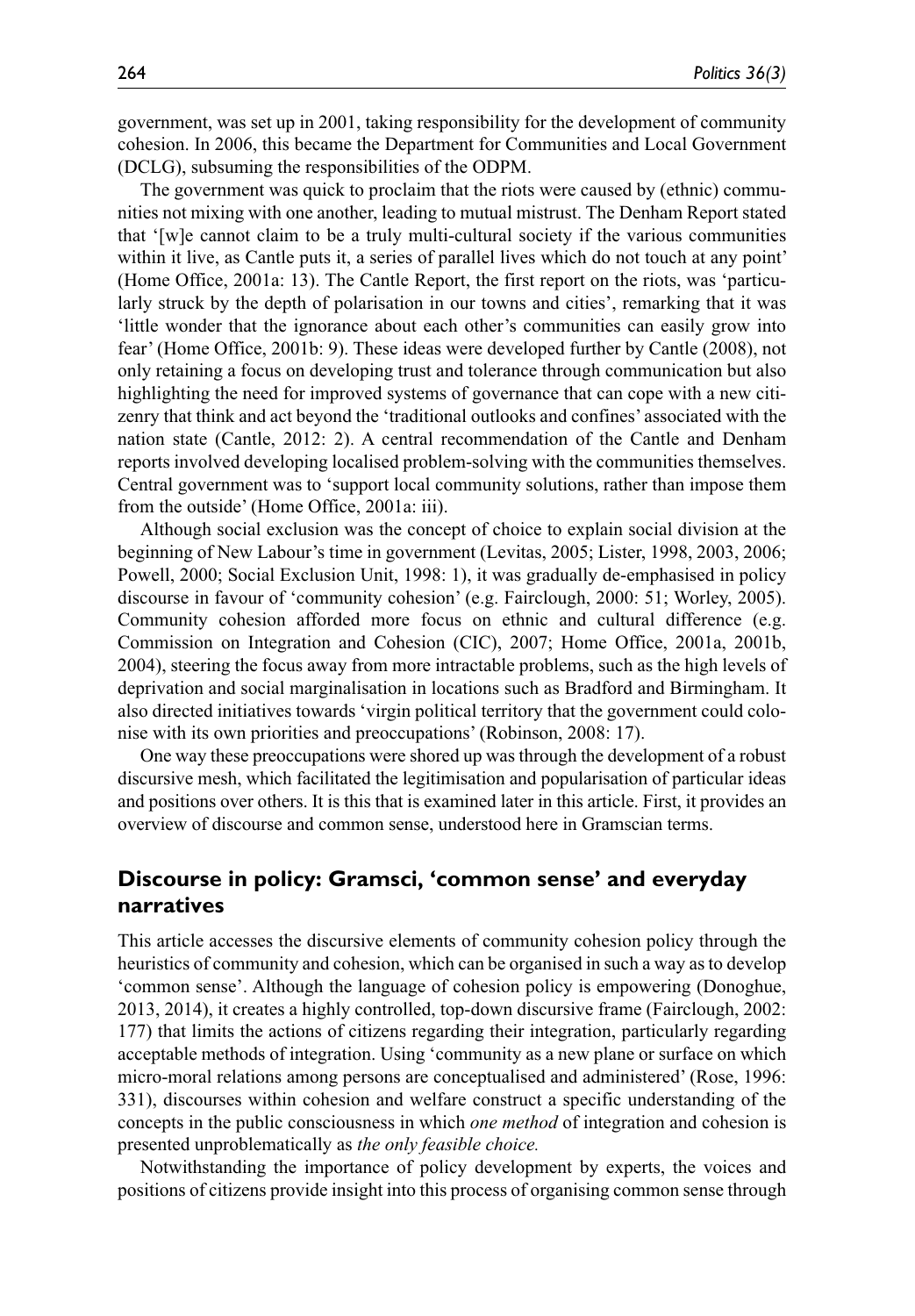policy development and dissemination. This article prioritises the voices of citizens over policy makers to ascertain the extent to which discourses in policy impact on citizens' lives, particularly as '[p]olicy is a fundamental "organising principle" of society, which, like "family," "nation," "class" or "citizenship," provides a way of conceptualising and symbolising social relations, and around which people live their lives and structure their realities' (Shore and Wright, 2011: 2).

Understanding how citizens' everyday narratives on cohesion and community are mediated by discourse is important because 'people not only act and organise in particular ways, they also represent their ways of acting and organising, and produce imaginary projections of new or alternative ways, in particular discourses' (Fairclough et al., 2002: 2). Furthermore, discourse can legitimise specific interactions between state and citizen, influencing the strength and scope of policy (Jackson, 1999; Jacobs, 2006; Jacobs and Manzi, 1996; Taylor, 1999). The implicit meaning of carefully selected words within policy literature influences individuals' understandings of policy issues. Yet it is not a simple case of policy being designed and implemented from on high. Citizens have a constitutive role to play in the legitimisation, suppression or modification of policy precisely because they are involved as the subjects of policy. It is 'important to examine how policy comes to be transformed, challenged, resisted, neutralised or improved from below, through the creative engagements of disadvantaged recipients' (Pero, 2011: 244).

This relationship between policy(makers) and citizens involves complex power relations and requires a framework that can analyse these relations adequately. The work of Gramsci can provide this framework, considering his focus on the relationships between citizen and state, and social classes, his work on hegemony (particularly coercion and consent), and most importantly for this article his work on language, 'common sense' and normative grammar. For Gramsci, language is inherently political. The way in which it is used can have a significant impact on institutions, which makes controlling language important. A particular tool to achieve this is normative grammar, which Gramsci (1985) described as

[R]eciprocal 'censorship' expressed in such questions as 'What did you mean to say?', 'What do you mean?', 'Make yourself clearer', etc. and in mimicry and teasing. This whole complex of actions and reactions comes together to create a grammatical conformism, in which 'norms' or judgements of correctness and incorrectness [are established]. (p. 180)

Inherent within language rules and conversation are power relations that encourage people to conform to prescribed social norms, such as changing one's accent and pronunciation to fit in with different social groups. These grammars are not 'natural' to language: 'Rather, normative grammars are produced through the organisation, codification and legitimisation of certain spontaneous grammars.1 Of course, this is a competitive process whereby many (if not most) spontaneous grammars are often delegitimised and suppressed' (Ives, 2004: 96). Examining how everyday narratives are constructed provides insight into the organisation of language to achieve political aims. The language citizens use, along with if and how that language is policed, can give an indication of the influence of certain ideas and principles. Normative grammars can also manifest in actions. Mimicry and teasing can be physical manifestations of censorship that are not purely linguistic. In the analysis of focus groups, one can identify the use of these normative grammars, particularly through one participant's correcting of another or through the way one may disagree with another participant, for example.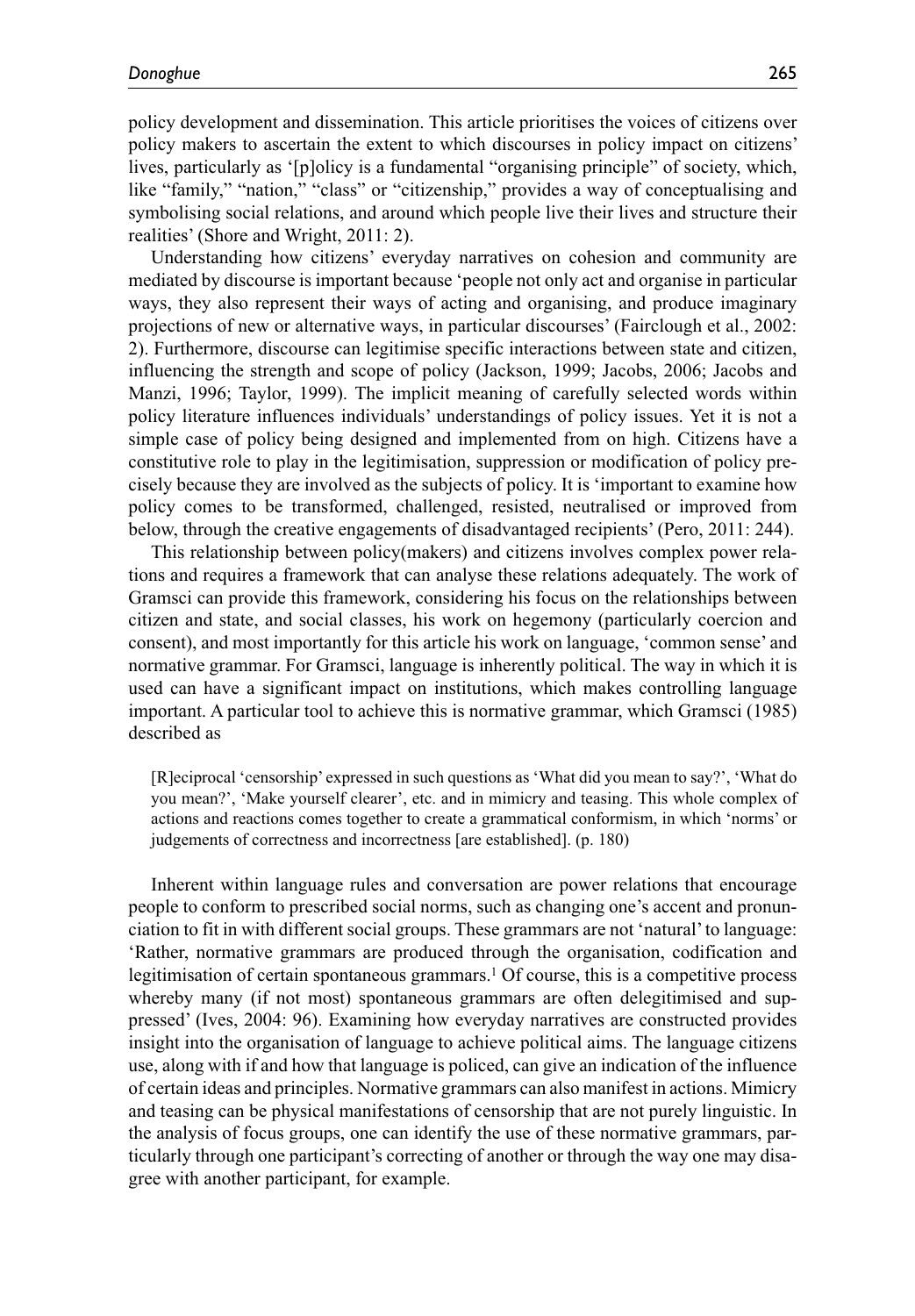Through normalising the privileging of specific ideas, this discursive construction facilitates the development of common sense, which in the Gramscian context is akin to a normal or average understanding of phenomena (rather than the English equation with good sense). However, common sense must be 'organised' because it is an 'amalgam of historically effective ideologies, scientific doctrines and social mythologies' (Rupert, 2003: 185). It reflects the untidy nature of thought and practice formation. Opinions are not formulated unproblematically; one's understandings are at least partially derived from past attitudes, norms and values as well as those of one's peers. Furthermore, organisation of common sense requires resources and expertise, which gives elites an advantage over subaltern classes (Ives, 2004: 74–75). This highlights its utility for focus group research: the narratives constructed by individuals will reflect and reproduce the syncretic structure of meaning-making through conversation. Common sense is *presented* as whole and unproblematic by necessity, as it is easier to hold an ostensibly unproblematic position than one that is obviously problematic.

However, common sense is not the unproblematic transmission of a particular set of ideas – in this case, from policy to the polity and society. The fact that common sense is 'a chaotic aggregate of disparate conceptions' (Gramsci, 1971: 422), the organisation of which is a competitive process, means that the position can be contaminated (Laclau, 2001). Discourses can be appropriated and have their meaning and implications subtly altered. This can be an act of resistance because a contaminated discourse has its 'chain of equivalences' – the links between a discourse and its conceptual anchors – stretched to the point it can become an 'empty signifier' (Laclau, 2001: 11), making it susceptible to population by alternative preoccupations. This emphasises the use of language as a political act; the organisation of discourse, even by those with more influence and resources, is not always simply accepted by society-at-large. It can be inconsistent enough to be challenged implicitly and explicitly. Yet, for common sense to be organised effectively and take hold, it needs a vehicle to facilitate its uptake. For the purposes of this article, that vehicle is an array of political logics.

Donoghue's (2013, 2014) CDA of New Labour's cohesion and welfare policy examined social and political logics, understood here as the building blocks of discourse (for a fuller discussion, see Glynos and Howarth, 2007; Howarth, 2005). Social logics define the boundaries of discourse, while political logics constitute and contest these boundaries (and therefore provide opportunities for contamination). Cohesion and welfare can be treated as social logics, as they are systems of historically sedimented practice (Howarth, 2005: 323) that contain rules on how one should understand and act upon phenomena. Political logics, however, 'refer to the special kinds of practice that *constitute* and *contest* these social logics' (Howarth, 2005: 323). Donoghue (2013, 2014) focused on three political logics, which are also utilised in the focus group research – conditionality, rights and responsibilities, and integration and assimilation. This article focuses on the latter two, which are closely linked to the concepts of community and cohesion.

There is not enough space in this article to do justice to the role, significance and complexity of discursive logics. Instead, I provide a working outline to enable the identification of logics in the narrative (a fuller discussion can be found in Donoghue, 2013, 2014: 183–226). The notion of *rights and responsibilities* is central to cohesion and welfare as social logics, as it deals with the obligations and freedoms of citizens. *Conditionality*2 is more evident in the welfare literature, but can be seen in varying, and generally less formal, ways in the cohesion literature. *Assimilation and integration* operates as a result of the interrelation of conditionality and rights and responsibilities. Alone and collectively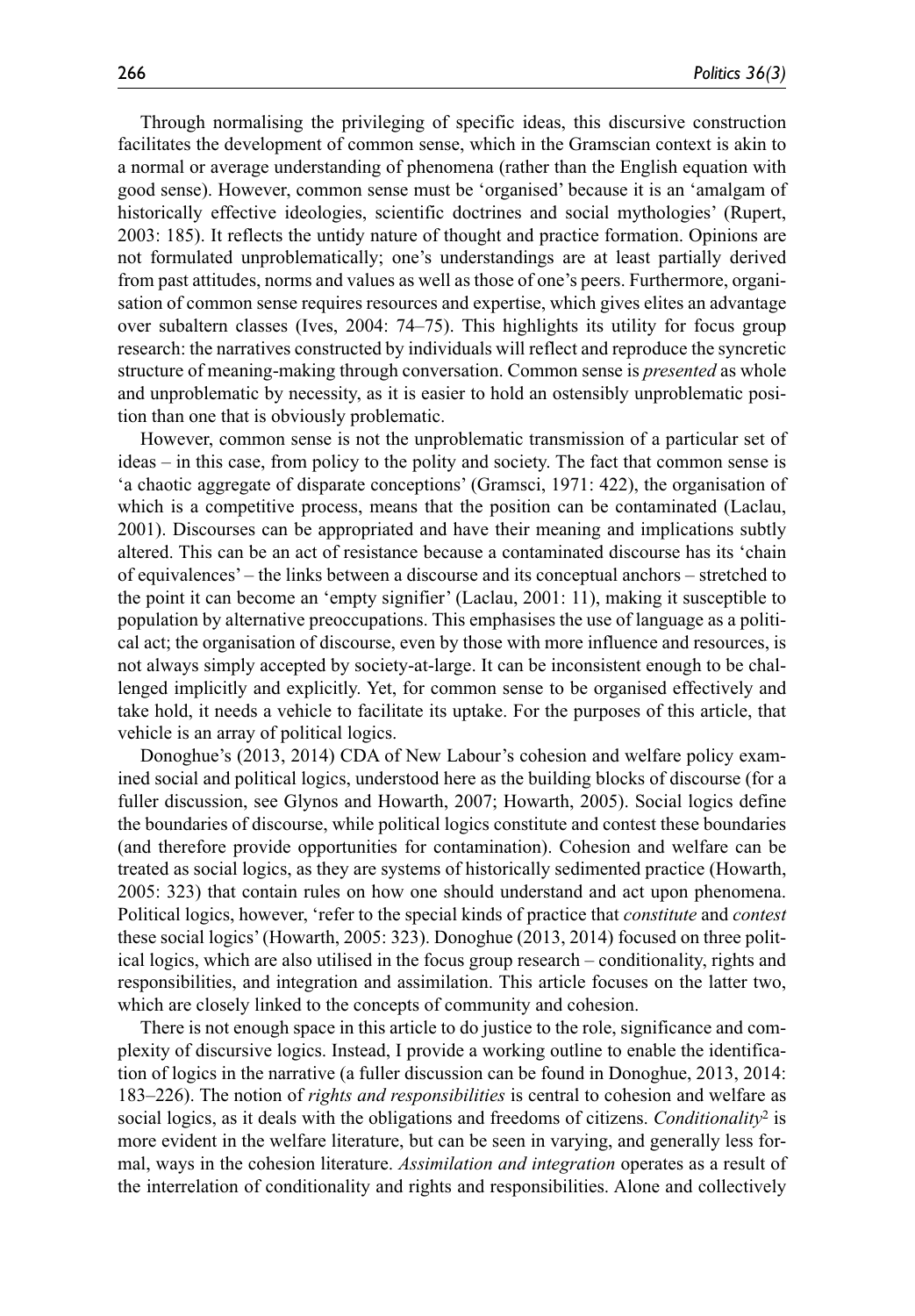these logics influence the construction, reproduction and contestation of larger rules. The logic of rights and responsibilities is effective because it is discursively and practically strengthened by the logic of conditionality and its material effects (e.g. sanctions when responsibilities are not discharged). The logic of assimilation and integration solidifies the logic of rights and responsibilities by promoting particular, yet universal, values. To do this, it relies to some extent on the logic of conditionality.

Participants draw upon these political logics to make sense of the key concepts of community and cohesion, which influences their understandings of these concepts so that they are more or less in line with the discourses found in policy. The logics also characterise the use of normative grammars. In this sense, they develop a 'common sense' position, organised by policy makers and presented as policy positions (Donoghue, 2013: 83). However, evidence of dissent from these positions at points in the discussions suggests that the positions are not immutable. Indeed, dissent helps highlight the syncretic nature of common sense (Rupert, 2003: 185). The contamination of discourses provides enough intellectual movement to give participants a sense of agency over their own positions on these subjects.

In order to understand the relationship between these concepts and the fieldwork, the following section documents the methodology used in the fieldwork for this study, before moving on to an analysis of the narratives themselves.

# **Methodology**

Five focus groups<sup>3</sup> were conducted in Manningham, Bradford and Aston, Birmingham in 2012, in order to investigate citizens' everyday narratives of community and cohesion. Focus groups are an appropriate method for this purpose because of the way in which the construction of conversation in the groups provides much information on how participants understand key issues, particularly in relation to the values and arguments of others (Burnham et al., 2008: 128; Kitzinger, 1994; Morgan, 1992, 1997, 2004).

Participants were recruited through gatekeepers (e.g. Barbour and Schostak, 2005: 44) such as community organisations. This was particularly important for access in Bradford, as in general the population were wary of increased focus from academics and policy makers since 2001. Snowball sampling was also used where appropriate, whereby individuals are recommended by their peers, forming a network of participants, and informing relevant communities about the focus groups (Burnham et al., 2008: 107–108).

Although in the groups there was no significant detrimental conflict, some groups did experience dominant speakers. In general, moderator involvement was limited to defining the topic of debate, and occasional steering of the conversation in order to probe further interesting elements (e.g. Flick, 2009: 199), as well as ensuring that all participants had the opportunity to speak. Participants were generally willing to engage in conversation and debate, particularly in the more homogeneous groups.

In general, the majority of groups contained a roughly equal split of male and female participants (although the Bradford groups did slightly privilege male voices). There was a range of ages, from people in their early 20s to people of retirement age. The majority of participants were in their 30s and 40s however.

There was a more pronounced difference between the groups in terms of ethnic background. In Bradford, the majority of participants in both groups were of south Asian origin but born in Britain. A handful of participants were white British. The Birmingham focus groups were more diverse, with people from south Asian, southern African,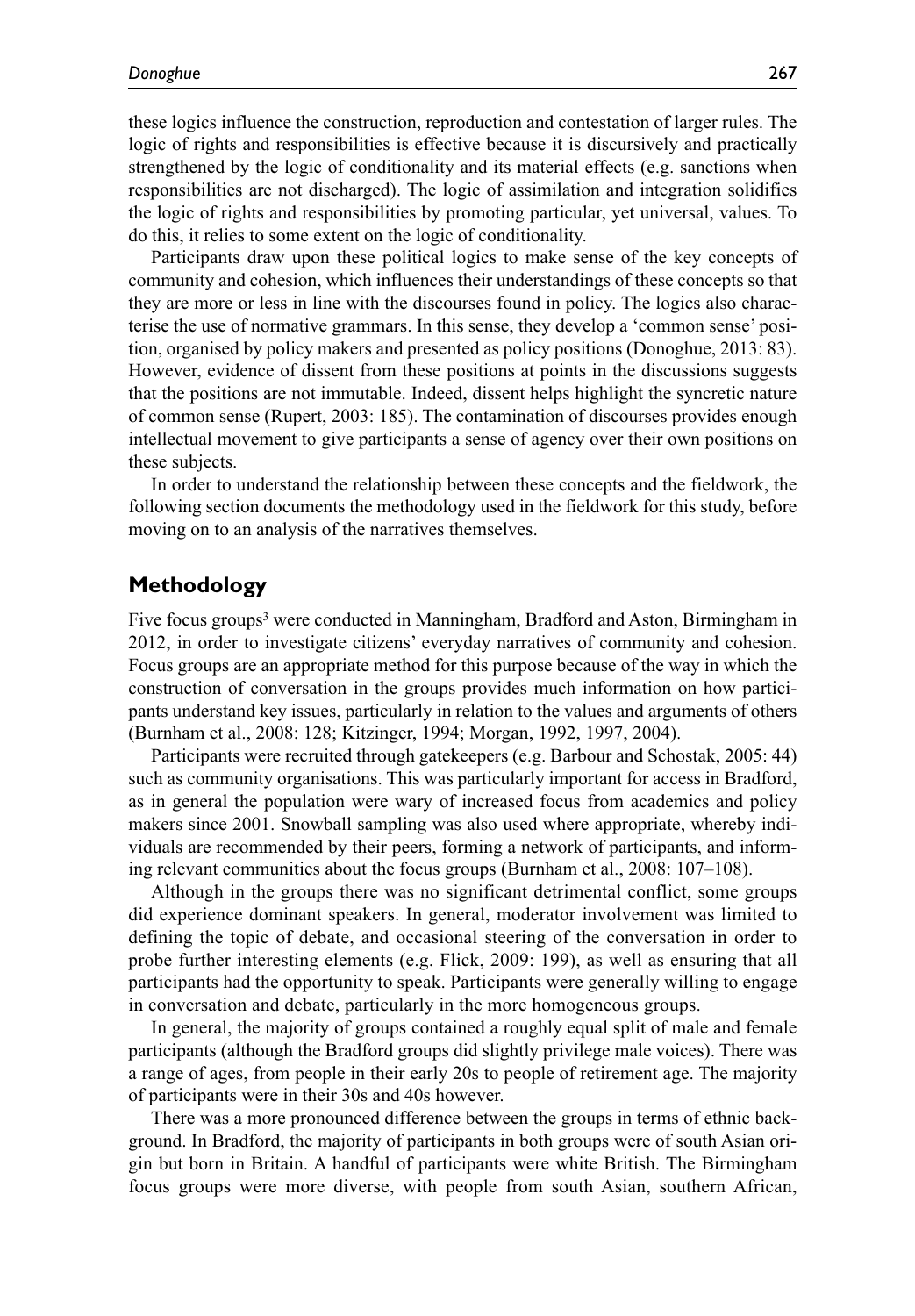Caribbean, eastern European, British and Irish backgrounds. Again, many were born in Britain with an ethnic identity from another country.

Participants were asked questions regarding their opinions on the sense and depth of community in their area, how different social and ethnic groups interact and whether or not they feel represented and have a voice in local decision-making. They were also asked to discuss issues surrounding welfare reform, although that is not covered in this article. The participants' discussions were then analysed in comparison with the previously mentioned CDA of New Labour policy (Donoghue, 2013, 2014).

The focus groups were analysed using CDA, within a Gramscian analytical framework examining participants' and groups' narratives in more depth. This ascertained whether, and the extent to which, their narratives conformed to or contested the discourses identified in New Labour's policy literature. These issues are elaborated upon in the following section.

# **Everyday narratives and 'common sense' in Bradford and Birmingham**

Participants in Bradford and Birmingham were asked to discuss, among other things, their feelings and thoughts on the concepts of community and cohesion as well as on how their areas had been impacted by policies related to these concepts. The participants in general positioned themselves apart from the government (both New Labour and the Coalition) on many issues. Yet, the way in which they used certain concepts and linguistic structures suggests that the language, imagery and discourses associated with the policies gained traction, implicitly if not explicitly. As such, a 'common sense' understanding of community and cohesion can be identified. It is sustained through the (re)production of key discourses, which are strengthened by the political logics. Participants contaminate discourses, yet the political logics constrain the extent to which contamination is successful. Participants' use of normative grammar softens dissent and brings the discussion back to approved territory. This has pertinent implications for how academics understand the relationship between citizens and policy as well as how political decision-making and governance is understood from the perspective of the citizen rather than the state.

## *Community*

Participants broadly echoed the policy literature's treatment of 'community' as a proxy for ethnic groups (Home Office, 2001a, 2001b). However, the specific treatment of the terms differed in the two sites. Bradford participants, when asked directly, questioned the validity of the notion, although when used implicitly it was linked to ethnicity more regularly. Ibrahim,<sup>4</sup> from Bradford, insisted that community is 'going to mean different things to different people in this room … because you have people sat there with all different views'. For Paul, community was simply 'two or more people'. This broad and pluralistic understanding of community sits in stark contrast to its presentation in policy. This suggests that, far from having a strong influence on citizens, the policy's treatment of community did not chime with its popular understanding.

Although participants in Bradford were keen to set apart their understanding and experiences of community with that of the 'official' discourse, further conversation revealed that the concept as defined by policy discourses in fact had a deeper reach than the participants' original discussion of the concept suggested. This highlights the plausibility of a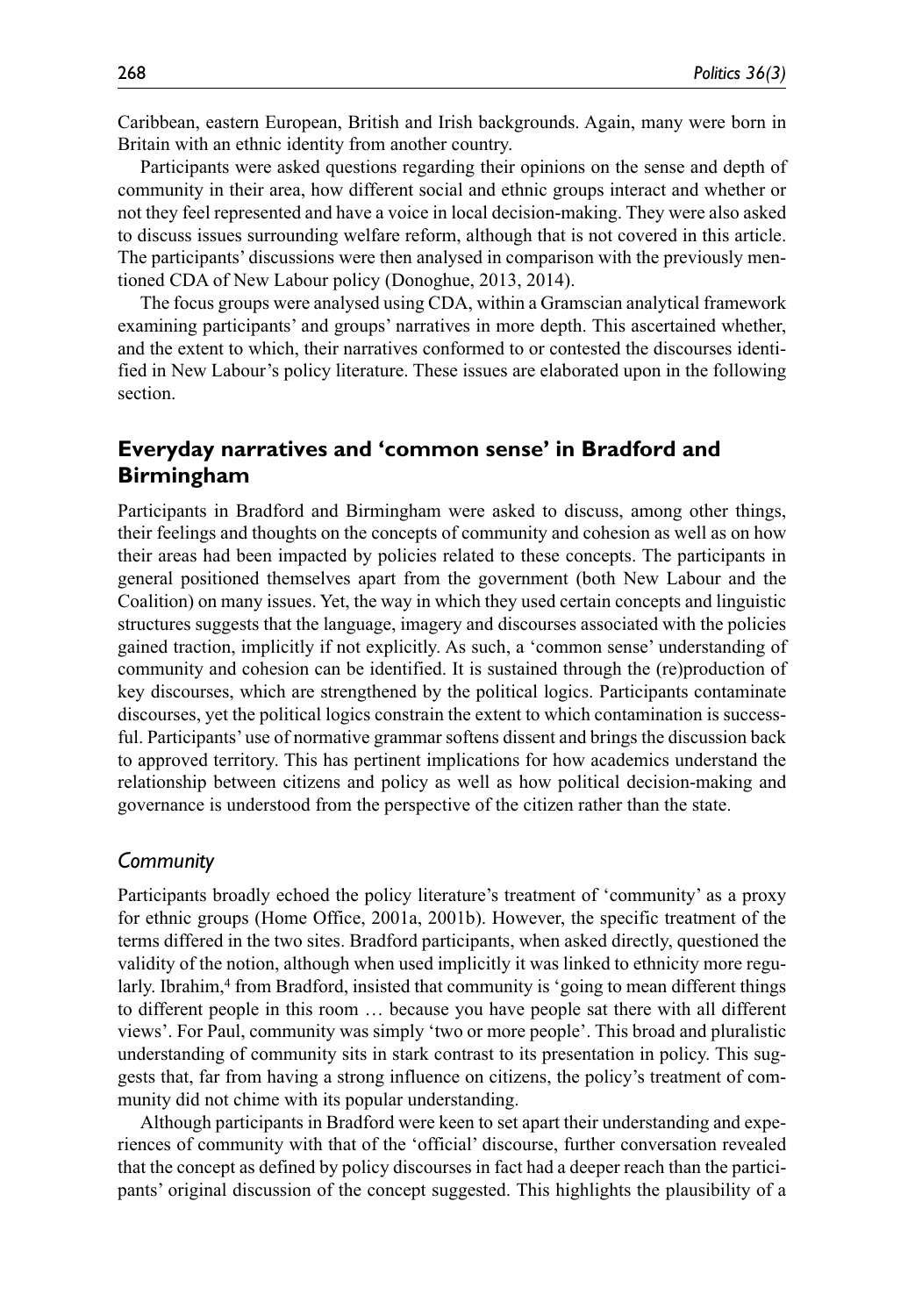'common sense' conception of community. When participants made sense of the world around them, they invoked a more homogeneous notion of community. Paul drew upon the political logic of rights and responsibilities, and of integration and assimilation, when discussing the health of his local community:

Things are changing too fast to be able to create something stable, to be able to feel a sense of community … we don't understand people coming into neighbourhoods, we don't have the same language […] I would look at areas where they are stable, I bet those people in those stable areas feel a better sense of community, I'm guessing.

The local community is framed as unstable, in which a lack of understanding of one another is the central issue. This conforms exactly to the arguments of the Cantle and Denham Reports (Home Office, 2001a, 2001b). Although Paul previously understood community as a pluralistic domain, it becomes understood through the implicit link of homogeneity and stability. This understanding draws directly on the logic of assimilation and integration, seen in the Home Office's proclamation that there is a 'need to support not just *existing communities*, but also to *bring diverse communities together*' (Home Office, 2004: 19 – emphasis added). There is a clear separation between external and internal understandings of community. This highlights the ability of a political logic to facilitate the survival and reproduction of a particular discourse, while providing room for an apparent ability to dissent. This is emblematic of the Gramscian notion of coercion and consent, 'embodied in *hegemony*, achieved when the state or classes [embody] political and cultural leadership and thus [gain] the consent of the ruled' (Moran, 1998: 161; see also Gramsci, 1971: 161; Femia, 1975: 32; Morton, 2006: 63).

Paul does not explicitly emphasise difference, nor does he blame one group over another. However, he speaks as a member of the host community, which in the policy literature corresponds to white British. He admits that he has not done enough to facilitate the integration of new arrivals: 'I've sort of said hello to them and that's it, you know, I haven't made an effort, a conscious effort to, [get to know] my east European neighbours'. He explicitly responsibilises himself, drawing on the logic of rights and responsibilities. Yet, the logic of assimilation and integration gives more responsibility to those 'diverse' communities that should be 'brought together' rather than the 'existing communities'. This is another example of political logics reinforcing the common sense position, while legitimising the logics themselves. There is no blame of others; Paul implicates himself. Yet he will not suffer direct consequences, as he does not need to integrate. As a member of the host community, he belongs to the group towards which the diverse communities should gravitate. Yet his admission that he has not done enough legitimises the notion that instead of targeting certain groups, community cohesion represents a universal push for closer socio-cultural ties.

This is perhaps most starkly represented through the positioning of Jas, a British-Asian who has lived in Manningham all his life. His residency qualifies him as a member of the host community. However, he places his ethnic group outside in opposition:

As a community or as south Asian or Muslim etcetera, we use the word discrimination, racism as an excuse sometimes. […] I think we're more racist sometimes than the host community, about wanting to integrate, about wanting to get together – we would rather stay out of it.

Jas uses his belonging to different 'communities' to legitimise a position that could be seen as controversial in other contexts. Separating south Asian and Muslim from 'the host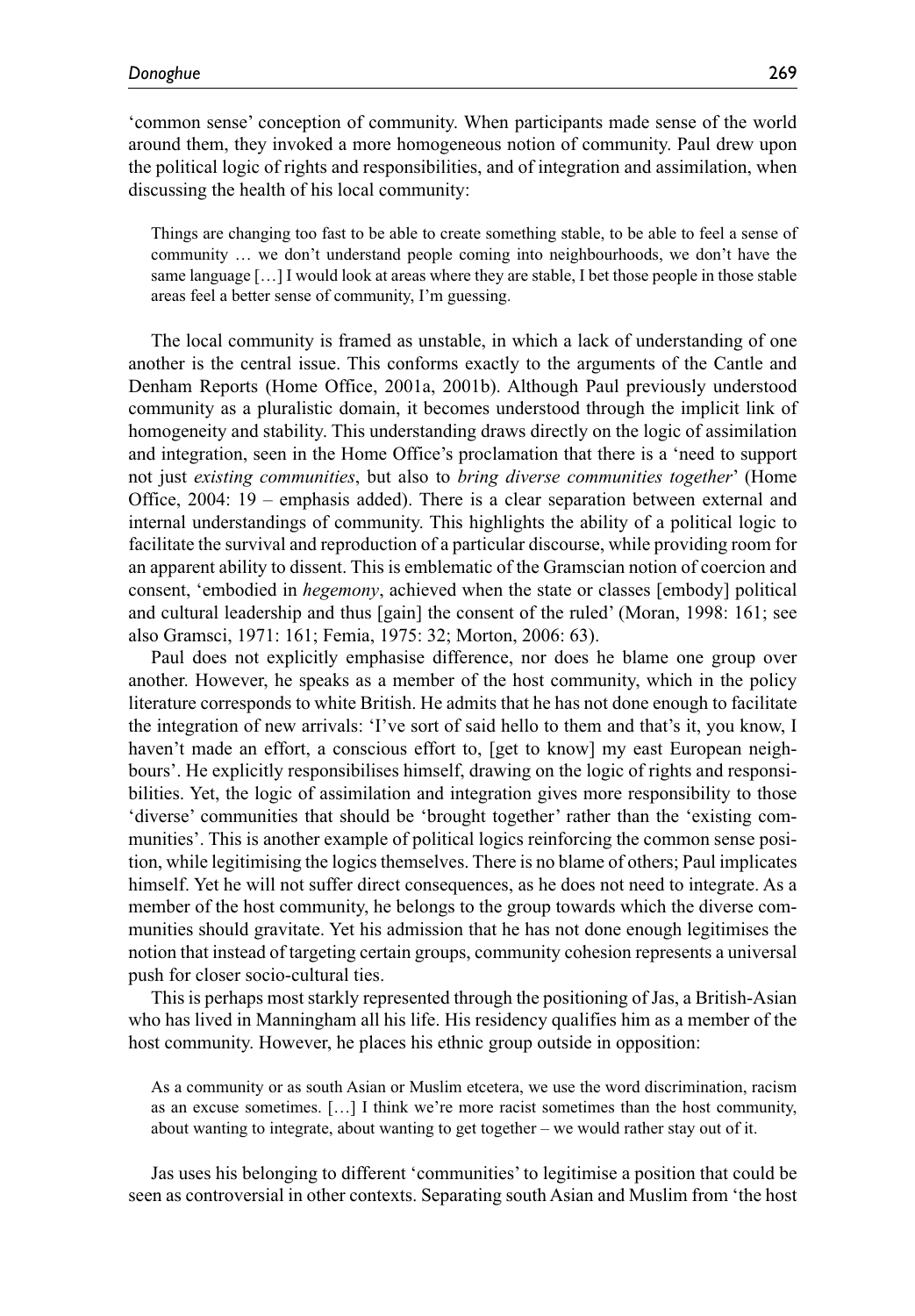community' illustrates his feeling of otherness. His position that his community is more racist than the host community acts to further responsibilise non-host communities while absolving the host community itself of wrong-doing. As such, this positioning utilises the logics of rights and responsibilities and assimilation and integration to legitimise those same logics. He uses normative grammar through this separation and self-accusation: he significantly reduces his ability to take a dissenting stand on matters, deligitimising his own position. He disciplines himself through his choice of language.

The notion of separated communities was not confined to Bradford. Participants in Birmingham stood broadly in opposition to established discourses. However, rather than having this explicit position while implicitly supporting the discourses, their position was somewhat the opposite. Linda stated that it

Doesn't help that you've got the particular ethnicities in particular areas, so if you've got a load of black people there, a lot of Asian people there, a load of white people there, then perhaps that black person isn't going to want to go into that, um, that predominantly white area or that Asian person isn't going to want to go into that black area. So you know, I think it stems from housing as well.

Linda, using established discourses on ethnic groups living separate lives, reflects New Labour's approach to cohesion (Home Office, 2001a, 2001b; CIC, 2007). However, her focus emphasises structural factors rather than the foibles of particular groups. Using the same linguistic presentation but altering its message and implications is an act of contamination. It is not a direct challenge because it is implicit. She does not openly challenge the policy or language as such; rather, she redirects its focus, populating certain terms with alternative connotations.

Linda's treatment of discourses surrounding integration and cohesion emphasises a discord between policy language and some people's lived experiences. Ensuring all have a responsibility to integrate is noble. However, this cannot target just one group (Cheong et al., 2007; McGhee, 2003; Ratcliffe, 2012; Worley, 2005). Furthermore, responsibility cannot be increased without also providing the wherewithal to discharge any new duties. If one can only afford to live in a certain area, or if one feels (or is made to feel) uncomfortable moving into a certain area, opportunities for integration and therefore cohesion are limited. Even though discourses become contaminated, the logics are able to stabilise and legitimise a targeted approach to integration while promoting it as universal. This engenders the development of hegemonic discourses because common sense understandings are in operation even within critique; to engage a critique, common reference points must be used. As Femia (1975) elaborates, this '[draws] attention to the frequent incompatibility between a man's conscious thoughts and the unconscious values implicit in his action' (pp. 32–33).

Linda's explicit feeling of separation also went further compared with feelings in Bradford and in the policy literature. Richard outlined what the term 'community' meant to him using a clear critique of current structures of local and national governance, which was met with agreement from the group:

[T]o me a community is a group of people who are sort of battling against the decision makers, because I don't feel as though decision makers give central, local, or you know regional government, actually participate in what communities feel they need. And you know, it's like if you've got a family member that is in charge of the house, and doesn't really listen to anybody and does their own thing. You, everyone else is going to get frustrated and that's what I feel communities are feeling at the moment.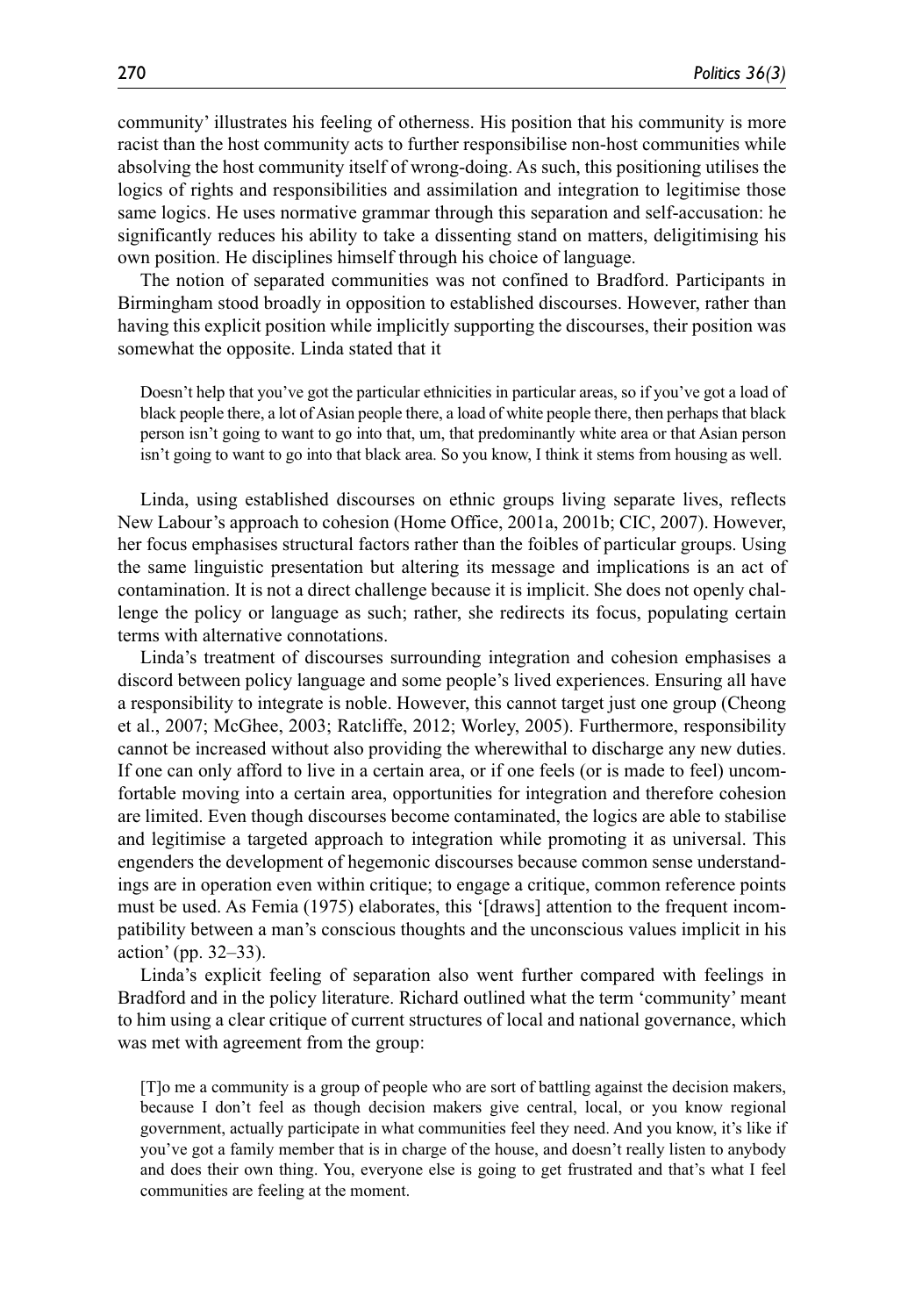Richard provides a stark contrast between the everyday narratives of his community and that of the policy that originally drove community governance in the beginning of the 21st century. The Denham Report, for example, states that

While central Government clearly has a crucial role to play in empowering and enabling local communities, many of the solutions to the problems identified must be found and implemented at a local level. The action we have already taken … is intended to support local community solutions, rather than impose them from the outside. (Home Office, 2001a: iii)

The report sets out a clear need for localised empowerment, yet such empowerment was not reflected in the everyday narratives. There is a strong language of empowerment, but with no basis in reality, this leads to frustration from the local community. In both Bradford and Birmingham, therefore, there exist confused and fractured understandings of community, from which it is difficult to build cohesion. As such, a key role of the political logics is to organise a common sense conception of community upon which a successful programme of cohesion can be built. However, although a common sense conception of cohesion can be developed in partnership with a similar conception of community, the concepts remain contingent on particularised understandings, which are syncretic and therefore open to contamination, as the following section further demonstrates.

## *Cohesion*

Lydia shows concern in the way an ostensibly universal drive towards cohesion is, in practice, targeted towards particular groups. She tells the group about the creation of community centres that, although are technically for everyone, act for specific groups:

I think sometimes they make that divide, whereas if it's a youth centre for the youth, it should be open to everybody and it shouldn't just be targeted to that one group of individuals […] So really by letting them all use the one you've sent out, you're actually helping relationships between the different sort of groups of people, rather than just having it at targeted groups everywhere.

By referencing the issue of separation, but pointing the finger at those with more influence and power in the community, Lydia begins a process of contamination. The logic of assimilation and integration is contaminated through highlighting the problematic nature of the targeting strategies, while still agreeing with the overall purpose of integration. She contaminates the logic of rights and responsibilities by illustrating the frustration of trying to work within a system that requires communities and neighbourhoods to integrate, but prevents such integration at a systemic level. Lydia also questions New Labour's assumption that ethnic communities deliberately led parallel lives by asserting that 'I think sometimes *they* (i.e. the government) make that divide'.

Similar concerns were held in Bradford, albeit within a somewhat different context. Azra and Ibrahim provide a narrative common to a number of participants in the city, in which the two logics can be seen clearly to affect dominant understandings of cohesion:

Ibrahim: When you're walking out, as a Muslim, now … you feel that you're under constant scrutiny, by wherever you are, you're watching the airport, you know, you feel that … because you're a Muslim, and if you have a beard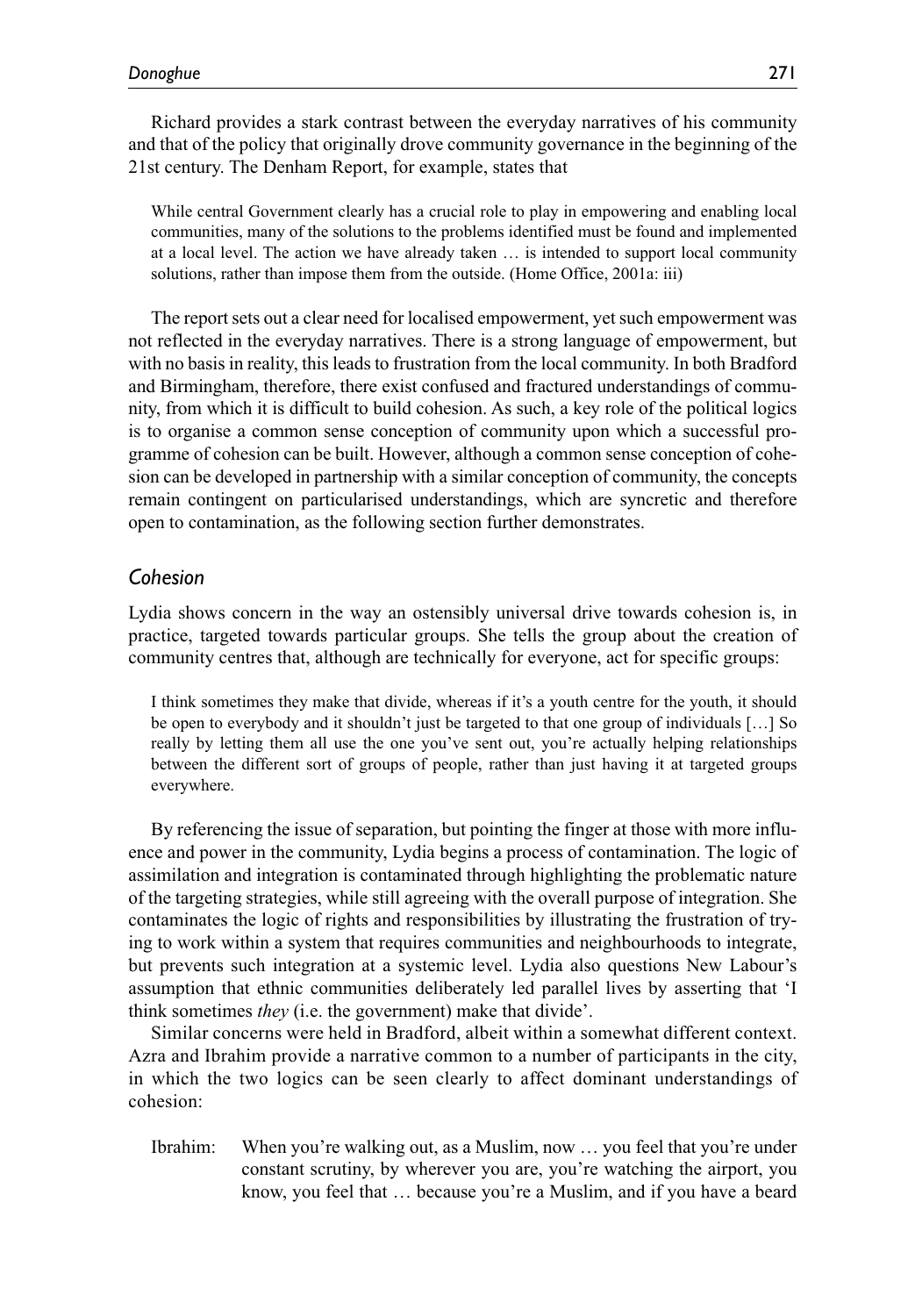it's more, or wearing a Hijab, you feel under more scrutiny and you shouldn't have to feel that way. That's unfortunate the way it is.[…]

Azra: Yeah. But you know, there is that kind of feeling, but, which I don't normally think about, sometimes you're in situations where people will make you think about you.

This conversation highlights the targeting nature of cohesion policy in the United Kingdom, which chimes strongly with a policy literature that focuses on the 'values and mores of minorities' (Cheong et al., 2007: 26). This manifests itself in a 'discourse of blame directed towards new migrants and especially British Muslim communities, who are expected to show "which side they are on," through an allegiance to a "phoney" construction of Britishness' (Worley, 2005: 491).

Ibrahim's and Azra's discussion of suspicion illustrates the logic of assimilation and integration. The fact that Muslims will feel more suspicion regarding their appearance and actions is simultaneously normalised and contested. It is characterised as 'unfortunate' and 'the way it is', indicating perhaps some acceptance, while also being challenged; 'you shouldn't have to feel that way'. They are forced to think about their dress and behaviour, which in turn may change their behaviour so that it fits more neatly into the dominant group's value system. This is exemplary of those elements of normative grammar that centre on teasing and mimicry (e.g. Brandist, 1996: 100; Ives, 2010: 528– 530). Formally speaking, the identity of British Muslims has been homogenised and securitised. The PREVENT strategy, for example, conflated cohesion with combatting (violent) extremism (Home Office, 2008: 6), which was reinforced by the Home Office's counter-terrorism strategy, CONTEST. Through this, the government '[attempted] to coopt into their counter-terrorism strategy the "intolerance of intolerance" discourse' (McGhee, 2010: 34). As Worley highlights, this produces a dichotomous understanding of identity: '"our" identities may already be shared with "theirs"' (Worley, 2005: 489). It also highlights the use of normative grammar, as people's vocal disapproval acts as a form of castigation that may influence behaviour, drawing parallels with the act of teasing (Gramsci, 1985: 180).

Whereas in Bradford there were systemic divisions based on ethnicity, participants in Birmingham developed narratives of systemic divisions based socio-economic issues. Lydia argues that

A lot of the community don't realise what they've got right under their noses … I'd like more of a voice for them to be able to have it more specifically tailored towards what the community wants as opposed to what people think the community wants. And I'd actually like to see cohesion, instead of hearing it.

For Lydia, cohesion must respond to the needs of the community rather than specifying a set of rules to which the community must adhere. In this sense, her narrative agrees with the ostensibly empowering and citizen-centred policy literature, which argues that

The concept of citizenship is therefore developed into something that can stand as a wider contract of rights and responsibilities for all citizens. And to get to that, we need to openly debate forms of citizenship that prioritise integration and cohesion. (CIC, 2007: 62)

The prioritisation of open debate alongside developing a citizenship that can stand as a wider contract of rights and responsibilities potentially provides citizens with social and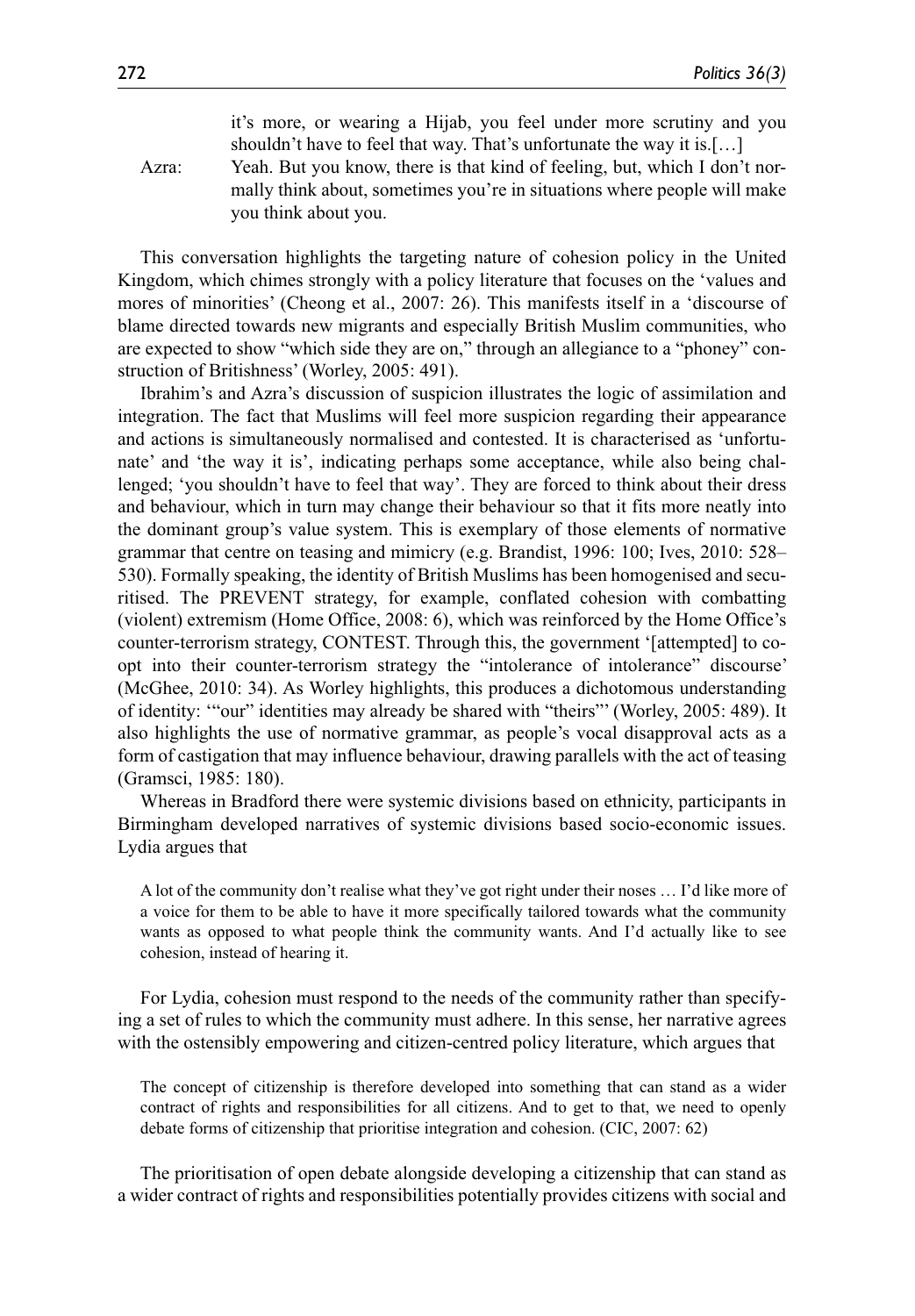political agency. However, to be able to access these rights, people must discharge their responsibilities. Lydia illustrates a group of people who do not have the wherewithal to be able to discharge their duties or to make use of the empowering machinery provided by government. Only those who already have the required resources and social, cultural and human capital are able to access these services. This is another example of the empty language of empowerment. Through organising common sense around such concepts, and using political logics to strengthen the associated discourses, policy can be seen to influence the behaviour of citizens into accepting an appropriate set of normative and cultural orientations (Bieling, 2003: 66) that encourages 'local people to alter their ways of thinking about, doing and being communities' (McGhee, 2003: 391). It also illuminates a potential crisis of governance, in which empowering language is used so that 'inherent contradictions are not made too apparent' (Farrelly, 2010: 101). This increases the difficulty of developing collective problem-solving, a key element of governance (Sloat, 2003: 128), to issues that affect communities.

# **Conclusion: common sense and contamination in everyday narratives**

Two main conclusions can be drawn from the preceding discussions. First, discourses found in policy literature do seem to influence everyday narratives. Participants draw upon discourses found within the policy literature, which influences the construction and reproduction of their narratives of community and cohesion. However, this does not mean an unproblematic acceptance of the discourses, as shown by the elements of contamination within participants' narratives. Second, these narratives provide a foundation for exploring the potential agency of citizens to accept and/or contest dominant discourses on concepts used to make sense of a range of issues in their communities. This is drawn out through the use of Gramscian concepts such as 'common sense' and normative grammar. When used as an analytical frame for CDA, these highlight the problematic nature of New Labour's Community Cohesion policy. Empowering language is developed within the policy literature and shapes citizens' understandings of key concepts. However, rather than being empowered, citizens are constrained by discursive frames that legitimise specific notions of governance at the local and community levels. This controls citizens' outlets for 'thinking about, doing and being communities' (McGhee, 2003: 391).

Although participants were able to contaminate discourses, this was not enough to destabilise them to the extent that they could be challenged outright. In some cases, participants regulated themselves, and in other cases, one participant would regulate another. Highlighting the syncretic nature of common sense, community and cohesion were interpreted differently in the two sites, yet participants still drew upon the logics in various ways, conforming to norms developed and promoted through the policy literature. This suggests that although citizens want to resist the implementation of certain policies, it is difficult to realise practically. Drawing on Gramsci, the article argues that this is, in part, due to being restrained by these common sense understandings, which are (re)produced by political logics and policed by normative grammars.

How participants treated the concepts of community and cohesion highlights the utility of Gramscian common sense in exploring participants' understanding of the social world and of their relationship with, and power relative to, the state. The fact that community and cohesion were contested and questioned when discussing them explicitly, but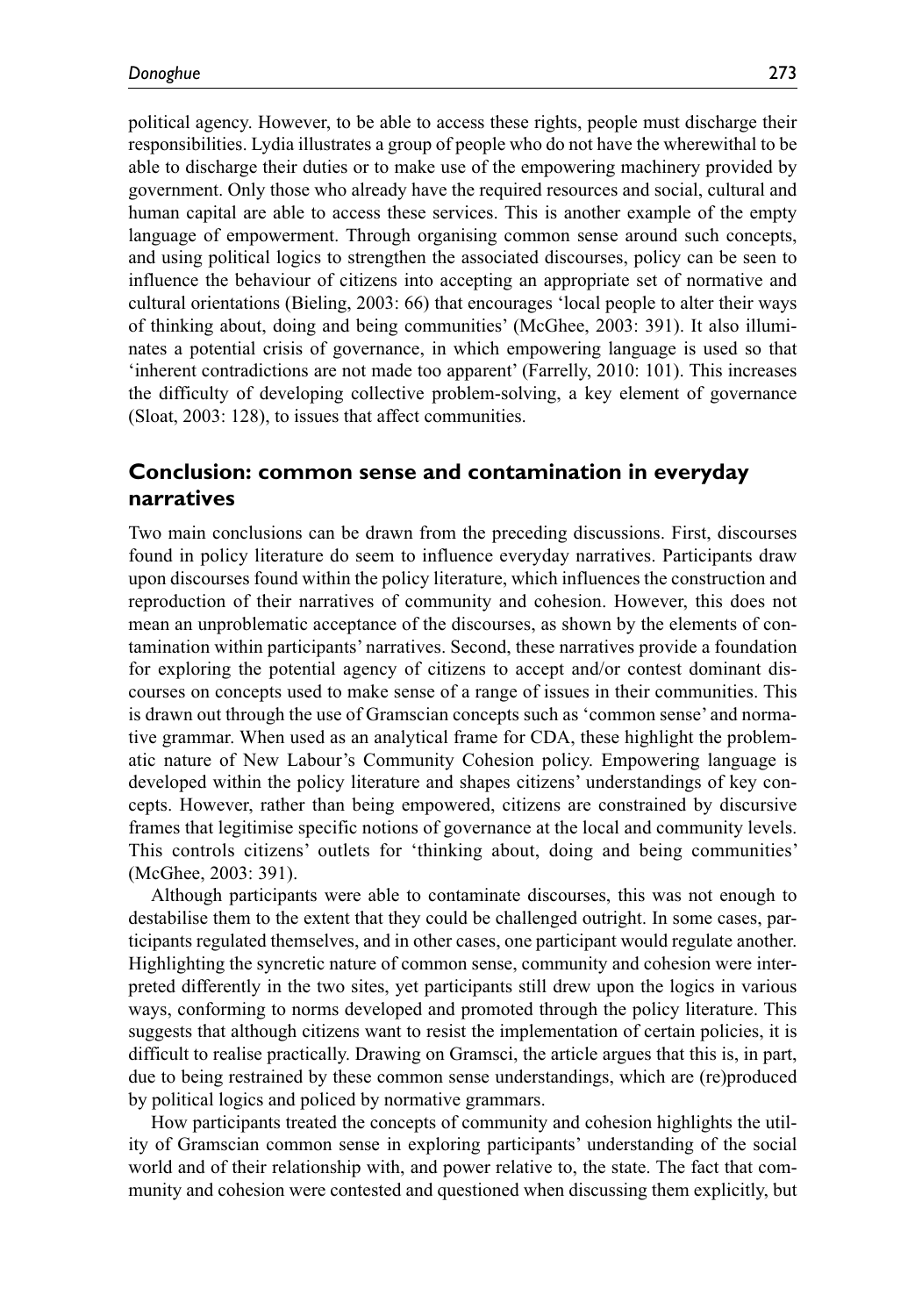accepted unproblematically when mobilised implicitly, highlights the idea that the political logics are not appropriated consciously; rather, they are absorbed through a mesh of normative grammars and discursive constructions. Although perhaps not personally acquainted, participants still come into contact with organisations that reproduce the language, imagery and discourse used in the policy literature, which feeds into their everyday narratives.

These everyday narratives allow for increased focus on not only the impact of policy on local communities but also the constitutive role citizens play in the further development of policy and governance, particularly at the local level. The inclusion of Gramscian concepts such as common sense also provides a relatively underused method in political science of conceptualising the role and agency of the citizen in relation to key social and political institutions. Citizens do have some ability to contest unpopular policy. However, its recent linguistic presentation, particularly under New Labour, provides a robust discursive and political framework that provides citizens with the illusion of agency, while in fact establishing common sense understandings of key concepts from which policy can be developed further.

### **Acknowledgements**

The author is grateful to Ursula Huws, Alessandro Arrigoni and Michael Lister for providing comments on earlier drafts of this article. He is also grateful to the anonymous reviewers and the editors for their comments and direction.

### **Funding**

The author(s) received no financial support for the research, authorship and/or publication of this article.

#### **Notes**

- 1. Ives states that '[b]y "spontaneous grammar," Gramsci means those patterns we follow while speaking that are unconscious and *seem* natural … He rejects the idea that we could speak without grammar' (Ives, 2004: 90–91). For Gramsci, grammar is '"immanent" in language itself' (Gramsci, 1985: 180). Such spontaneity is, to an extent, organised in this sense.
- 2. Although it is not explored in this article, the logic is mentioned here for the sake of continuity.
- 3. In total, six groups were held. However, one group in Birmingham was omitted due to poor attendance. It was intended to conduct more focus groups in Bradford, but this was met with reticence from the local community.
- 4. Pseudonyms are used to maintain anonymity.

#### **References**

- Bagguley P and Hussain Y (2008) *Riotous Citizens: Ethnic Conflict in Multicultural Britain*. Aldershot: Ashgate.
- Barbour RS and Schostak J (2005) Interviewing and focus groups. In: Somekh B and Lewin K (eds) *Research Methods in the Social Sciences*. London: SAGE, pp.41–48.
- BBC (2001) Race 'segregation' caused riots. Available at: <http://news.bbc.co.uk/1/hi/england/1702799.stm> (accessed 27 August 2013).
- Bieling H (2003) European employment policy between neo-liberal rationalism and communitarianism. In: Overbeek H (ed.) *The Political Economy of European Employment: European Integration and the Transnationalization of the (Un)employment Question*. London: Routledge, pp.51–74.
- Brandist C (1996) Gramsci, Bakhtin and the semiotics of hegemony. *New Left Review I/216*, March-April, pp.94–109.
- Burnham P, Gilland Lutz K, Grant W, et al. (2008) *Research Methods in Politics*, 2nd edn. Basingstoke: Palgrave.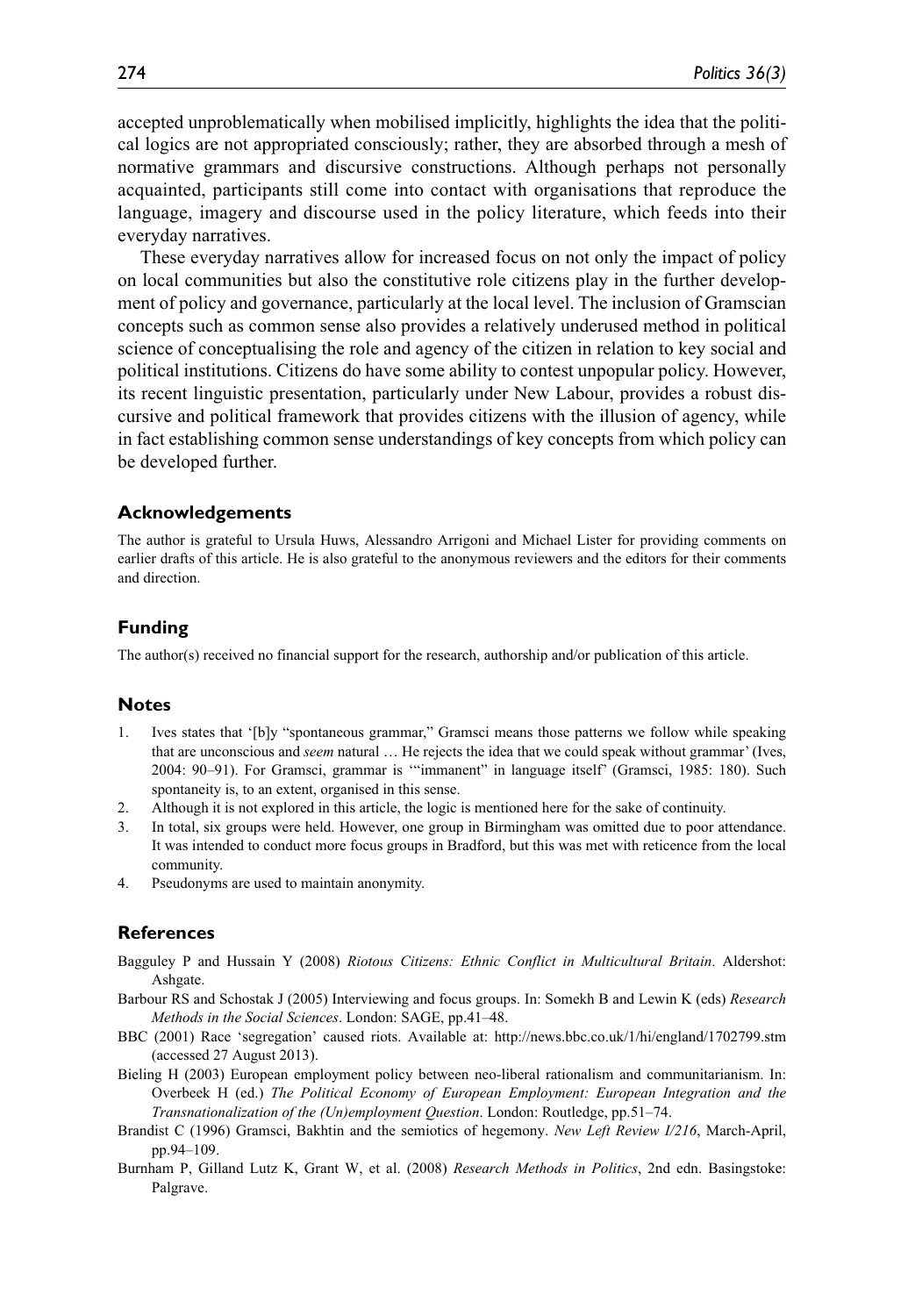- Cantle T (2008) *Community Cohesion: A New Framework for Race and Diversity*, 2nd edn. Basingstoke: Palgrave.
- Cantle T (2012) *Interculturalism: The New Era of Cohesion and Diversity*. Basingstoke: Palgrave.
- Cheong PH, Edwards R, Goulbourne H, et al. (2007) Immigration, social cohesion and social capital: A critical review. *Critical Social Policy* 17(1): 24–49.
- Clarke J (2005) New labour's citizens: Activated, empowered, responsibilised, abandoned? *Critical Social Policy* 25(4): 447–463.

Clarke T (2001) *Burnley Speaks, Who Listens? A Report of the Burnley Task Force*. Burnley: Burnley Council. Commission on Integration and Cohesion (CIC) (2007) *Our Shared Future*. London: Stationery Office.

- Donoghue M (2013) Welfare and cohesion contested: A critical discourse analysis of new labour's reform project. *British Politics* 8(1): 79–100.
- Donoghue M (2014) *'Cohesion' in the context of welfare and citizenship: Discourse, policy and common sense*. PhD Thesis, Oxford Brookes University, Oxford.
- Fairclough N (2000) *New Labour, New Language?* London: Routledge.
- Fairclough N (2002) Discourse, social theory, and social research: The discourse of welfare reform. *Journal of Sociolinguistics* 4(2): 163–195.
- Fairclough N, Jessop B and Sayer A (2002) Critical realism and semiosis. *Journal of Critical Realism* 5(1):  $2 - 10$ .
- Farrelly M (2010) Critical discourse analysis in political studies: An illustrative analysis of the 'Empowerment' agenda. *Politics* 30(2): 98–104.
- Femia J (1975) Hegemony and consciousness in the thought of Antonio Gramsci. *Political Studies* 23(1): 29–48.

Flick U (2009) *An Introduction to Qualitative Research*, 4th edn. London: SAGE.

- Glynos J and Howarth DR (2007) *Logics of Critical Explanation in Social and Political Theory*. London: Routledge.
- GOV.UK (2015) *Queen's Speech 2015*. Available at: [https://www.gov.uk/government/speeches/queens](https://www.gov.uk/government/speeches/queens-speech-2015)[speech-2015](https://www.gov.uk/government/speeches/queens-speech-2015) (accessed 2 June 2015).
- Gramsci A (1971) *Selections from the Prison Notebooks*. (trans. Q Hoare and GN Smith). New York: International Publishers.
- Gramsci A (1985) *Selections from Cultural Writings* (trans. D Forgacs and GN Smith). Boston, MA: Harvard University Press.
- Harris P (2001) Race riots ignite Bradford. *The Observer*, 8 July. Available at: [http://www.theguardian.com/](http://www.theguardian.com/politics/2001/jul/08/uk.race) [politics/2001/jul/08/uk.race](http://www.theguardian.com/politics/2001/jul/08/uk.race)
- Home Office (2001a) *Building Cohesive Communities: A Report of the Ministerial Group on Public Order and Community Cohesion*. London: Stationery Office.
- Home Office (2001b) *Community Cohesion: A Report of the Independent Review Team*. London: Stationery Office.
- Home Office (2004) *Strength in Diversity: Towards a Community Cohesion and Race Equality Strategy*. London: Stationery Office.
- Home Office (2008) *Prevent Strategy*. London: Stationery Office.
- Howarth D (2005) *Discourse theory in European Politics: Identity, policy and governance*. Houndmills: Palgrave MacMillan.
- Hussain Y and Bagguley P (2005) Citizenship, ethnicity and identity: British Pakistanis after the 2001 'Riots'. *Sociology* 39(3): 407–425.
- Ives P (2004) *Language and Hegemony in Gramsci*. London: Pluto Press.
- Ives P (2010) Cosmopolitanism and global English: Language politics in globalisation debates. *Political Studies* 58(3): 516–535.
- Jackson N (1999) The council tenants' forum: A liminal public space between lifeworld and system? *Urban Studies* 36(1): 43–58.
- Jacobs K (2006) Discourse analysis and its utility for urban policy research. *Urban Policy and Research* 24(1): 39–52.
- Jacobs K and Manzi T (1996) Discourse and policy change: The significance of language for housing research. *Housing Studies* 11(4): 543–560.
- Kalra V (2003) Police lore and community disorder: Diversity in the criminal justice system. In: Mason D (ed.) *Explaining Ethnic Differences: Changing Patterns of Disadvantage in Britain*. Bristol: Policy Press, pp.139–152.
- Kitzinger J (1994) The methodology of focus groups: The importance of interaction between research participants. *Sociology of Health and Illness* 16(4): 103–121.